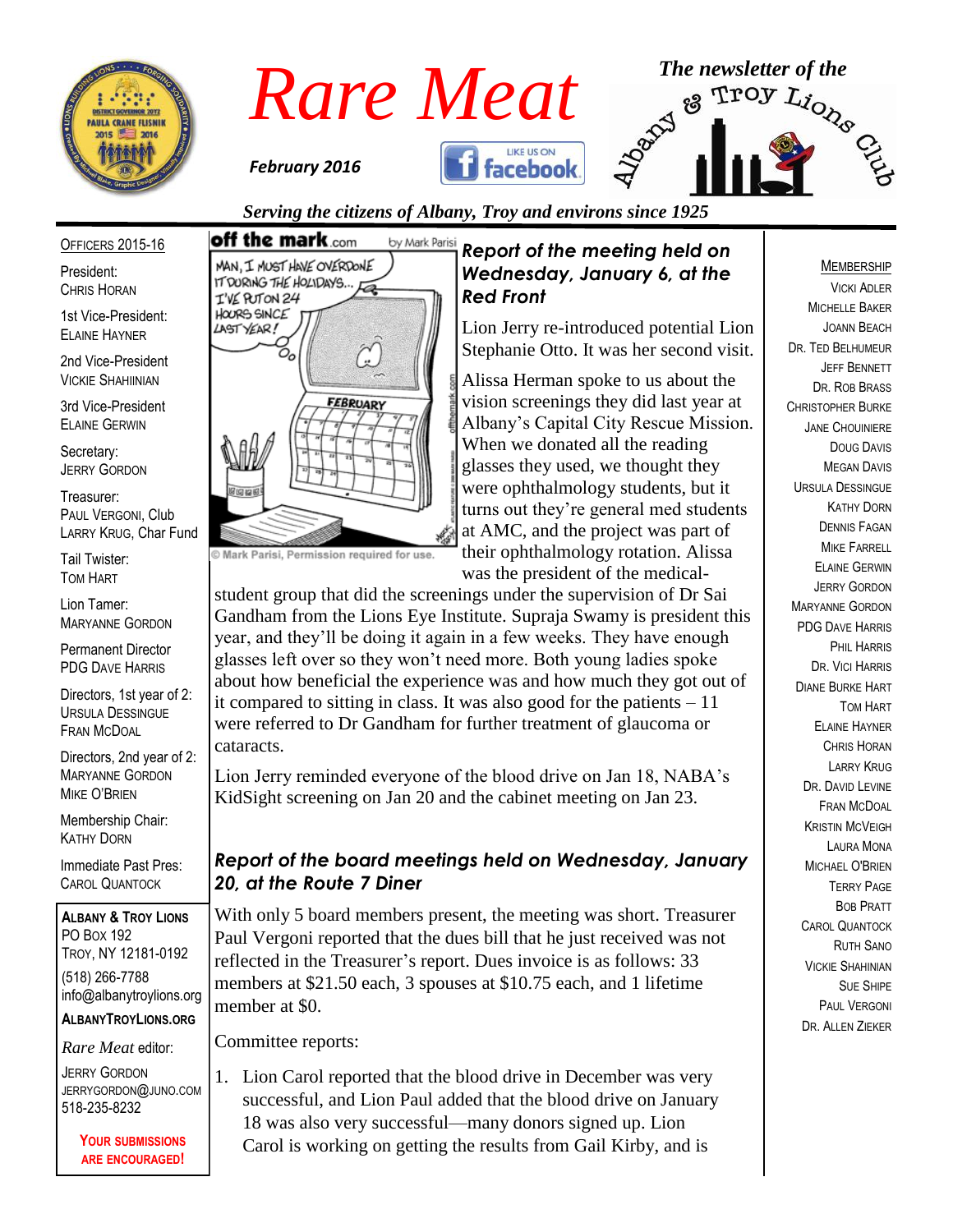working on setting up another drive at which we can volunteer.

- 2. Facebook Admin Ruth Sano not in attendance; no report
- 3. Membership Kathy Dorn not in attendance; no report
- 4. Programs Kathy Dorn not in attendance; no report
- 5. Used glasses & hearing aids Tom Hart not in attendance; no report
- 6. Voice mail log Lion Paul brought up the request for \$350 for the IntelliKeys keyboard, and ZC Carol will reach out again to the other clubs to see if they would like to donate a minimum of \$50 per club, and we will ask NABA if they can assist. This will be an excellent zone project.
- 7. KidSight Jerry Gordon not in attendance; no report
- 8. Eyeglass requests Maryanne and Ruth not in attendance; no report
- 9. Hearing aid requests Doug not in attendance; no report

Paul mentioned that at the next board meeting we should discuss a dues increase. Next month (February) we will have two speakers discussing Camp Abilities.

Under old business, Lion Carol stated that she has a large number of our 90th Anniversary Pins and would love to distribute as many as possible to our members, and then hand them out to other Lions.

Old business: As of 1/13/16, the seal campaign has netted \$1135. We also received another check for \$5.00, so we now have \$1140.

New business: an application for glasses was received and PDG Dave will forward it to Lion Ruth Sano for processing.



# **Traga um membro potencial para uma reunião.**

*If we keep repeating "Bring a potential member to a meeting," it will soon become old hat. So as part of your continuing education and to keep the thought fresh, we'll say it in a different language each month. This is Portuguese.* 

#### *Our next meeting ...*

Our next membership meeting will be on **Wednesday, February 3**, at the Red Front. Our speakers, from the Saratoga Springs Lions Club, will talk about Camp Abilities.

We call the meeting to order at 6:00, but please try to be there by 5:45 so you can place your dinner order and have a few minutes to socialize. We like to give the restaurant a count, and we usually ask you to let Lion Jerry know whether you'll be there, but this month, **please tell Lion Paul** [\(plverg@yahoo.com](mailto:plverg@yahoo.com) or 785-5319).

#### *Seal Campaign*

As of this writing, we have raised \$1140. These funds enable us to provide eyeglasses and hearing aids for the needy and support our other charitable works. If you haven't sent your donation in yet, you'll be glad to know that it's not too late. If you lost the return envelope, mail your check to Albany & Troy Lions Club, PO Box 192, Troy, NY 12181-0192.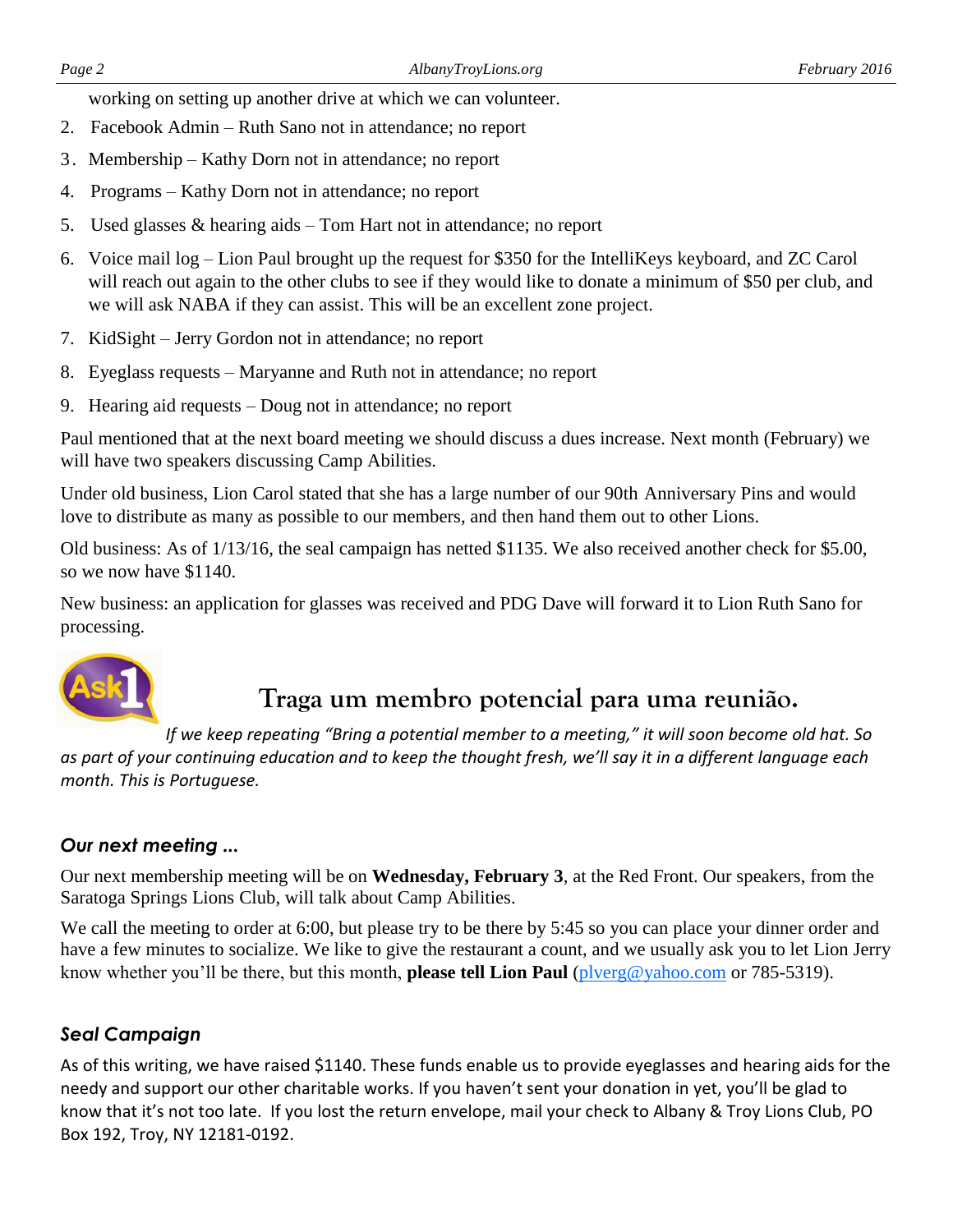#### *Blood Drive*

Thanks to King Lion Chris Horan & Heather, Lion Paul & Laura Vergoni and Lion Carol for working on the blood drive on January 18 at the East Greenbush Library. I don't have the statistics yet, but I understand it was very busy.

#### *KidSight*

Nurse Kathryn always appreciates our help with NABA's KidSight vision screenings. Here's what's scheduled for February:

Friday, 2/5: Early Childhood Educ Center (ECEC), 517 Bradt St, Schenectady @ 9:30

Wednesday, 2/24: Maplewood School, 32 Cohoes Rd, Watervliet @ 9:30

Friday, 2/26: Arbor Hill Elementary School, 1 Arbor Dr, Albany @9:30.

As I've said before, It's pretty simple and it rarely takes more than a couple of hours. Why not give one a try? Please contact Kathryn Miklowitz directly at H: 346-5694, C: 915-4722, W: 463-1121ext227 or [KMiklowitz@naba-vision.org.](mailto:KMiklowitz@naba-vision.org)

#### *Help Wanted ...*

The Albany & Troy Lions Club has two important positions open:

- 1. We need a **Publicity Chair**  someone who can write press releases about our activities and accomplishments and get the word out to local media. One of the things that makes it tough to get new members is that no one knows what we do; I'm not even sure they know we exist. We can certainly use your help.
- 2. We need a **Fund-Raising Chair**. It won't be your job to actually raise funds we want you and your committee to find fund-raising activities that are suitable for our general membership. We're open to any reasonable suggestions.

In addition to these club positions, the Sight Society/Lions Eye Bank needs people to sit on its **Board of Directors**. To find out what's involved, contact PDG Dave Harris at (518) 273-1266 or [dharris2@nycap.rr.com.](mailto:dharris2@nycap.rr.com)

# *Buying on line…*

If you're planning on making a purchase at amazon.com, do it from **SMILE.AMAZON.COM** instead. You can specify **ALBANY AND TROY LIONS** as your charity of choice, and we'll get 0.5% of whatever you spend.

# *On a personal note …*

Congratulations to Lion Ruth for achieving her life-long ambition to visit all 50 states.